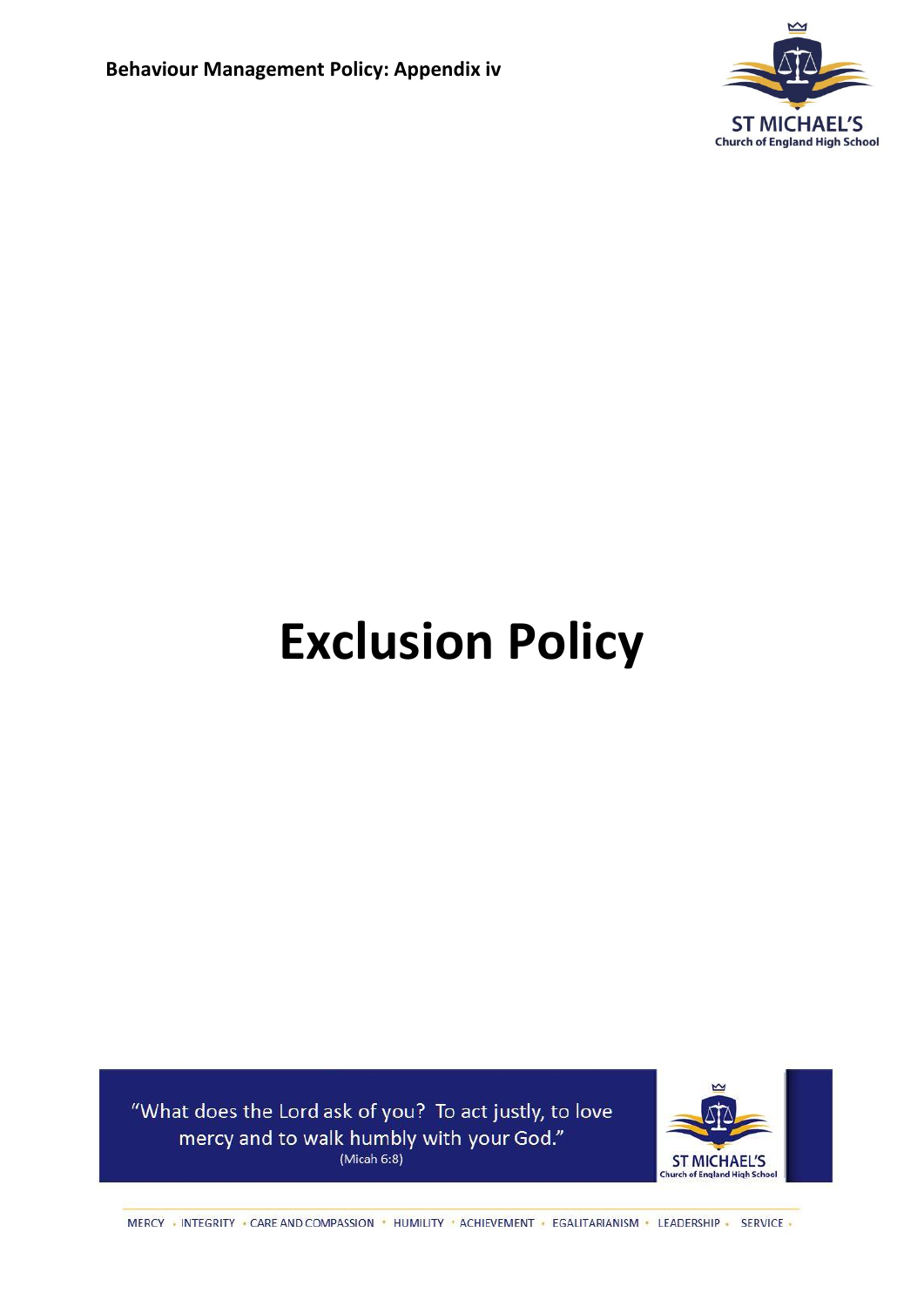## **Contents**

## [Statement of intent](#page-1-0)

- 1. [Legal framework](#page-3-0)
- 2. [Grounds for exclusion](#page-3-1)
- 3. The [headteacher's power to exclude](#page-4-0)
- 4. [Factors to consider when excluding a pupil](#page-4-1)
- 5. [Duty to inform parents/carers](#page-5-0)
- 6. [Duty to inform the governing board and LA](#page-6-0)
- 7. [Arranging education for excluded pupils](#page-6-1)
- 8. [Considering exclusions](#page-7-0)
- 9. [Reaching a decision](#page-8-0)
- 10. [Notification of considered exclusions](#page-8-1)
- 11. [Removing permanently excluded pupils from the school register](#page-9-0)
- 12. [Independent Review Panel](#page-10-0)
- 13. [Appointing a](#page-10-1) SEND Expert
- 14. [The role of a](#page-11-0) SEND expert
- 15. [Appointing a clerk](#page-11-1)
- 16. [The role of the clerk](#page-11-2)
- 17. [The duties of the Independent Review Panel members in the conduct of an independent review](#page-12-0)  [panel](#page-12-0)
- 18. [Reconsidering reinstatement following a review](#page-12-1)
- 19. [Criminal investigations](#page-13-0)
- 20. [Training requirements](#page-13-1)
- 21. [Monitoring and review](#page-13-2)

## Appendix

<span id="page-1-0"></span>a) [Reviewing the Headteacher's Exclusion Decision](#page-14-0)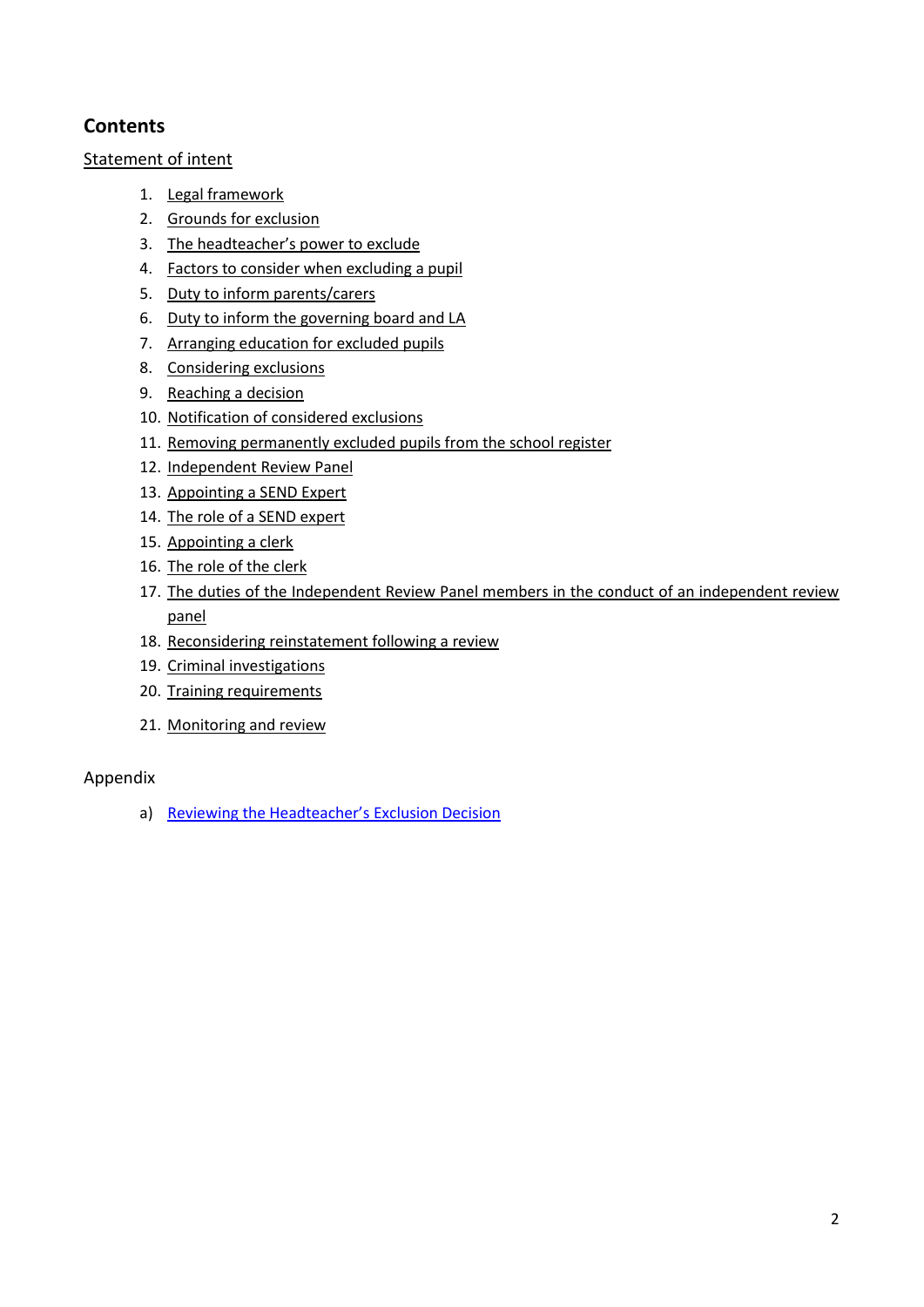## **Statement of intent**

At St Michael's Church of England High School, we understand that good behaviour and discipline is essential for promoting a high quality of education.

Amongst other disciplinary sanctions, the school recognises that exclusion of pupils may be necessary where there has been a serious breach, or consistent breaches, of the school's Behaviour Management Policy. Excluding a pupil may also be required in instances where allowing the pupil to remain in school would be damaging to the education and welfare of themselves or others; in all cases, excluding pupils only be used as a means of last resort.

The school has created this policy to define clearly the legal responsibilities of the headteacher, governing board and local authority (LA) when responding to pupil exclusions, in order to ensure that they are dealt with both fairly and lawfully, and in line with DfE statutory guidance.

This policy also aims to secure a pupil's right to an education despite having been excluded, by ensuring that appropriate arrangements are in place.

Any pupil who was excluded before September 2017, and whose exclusion is still subject to review at this point, be considered on the basis of the September 2012 guidance.

Signed by:

| Headteacher        | Date: |
|--------------------|-------|
| Chair of governors | Date: |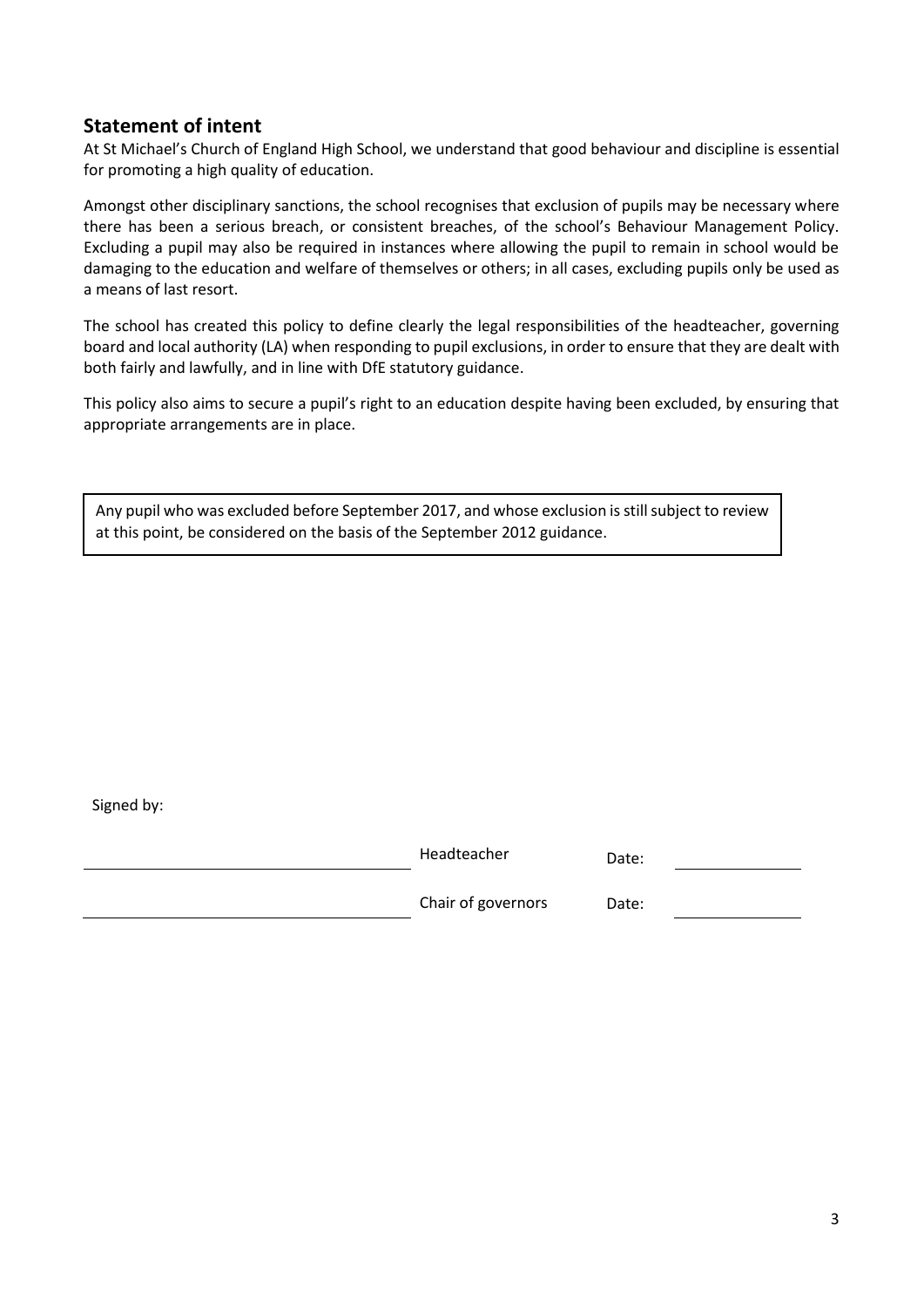#### <span id="page-3-0"></span> $1.$ **Legal framework**

- 1.1. This policy has due regard to the related statutory legislation, including but not limited to, the following:
	- The Education Act 2002 (As amended by The Education Act 2011)
	- The School Discipline (Pupil Exclusions and Reviews) (England) Regulations 2012
	- The Education and Inspections Act 2006
	- The Education Act 1996
	- The Education (Provision of Full-Time Education for Excluded Pupils) (England) Regulations 2007 (As amended 2014)
	- The European Convention on Human Rights (EHCR)
	- The Equality Act 2010
- 1.2. This policy also has due regard to statutory and non-statutory guidance, including, but not limited to, the following:
	- DfE (2017) 'Exclusion from maintained schools, Academies and pupil referral units (PRUs) in England: A guide for those with legal responsibilities in relation to exclusion' (as amended 2015)
	- DfE (2016) 'Behaviour and discipline in schools'
	- DfE (2015) 'Special educational needs and disability code of practice: 0 to 25 years'
- 1.3. This policy will be implemented in conjunction with the following school policies and procedures:
	- Behaviour Management Policy
	- Anti-Bullying Policy
	- Code of Conduct Agreement
	- Violence Towards Staff Policy

#### <span id="page-3-1"></span> $2.$ **Grounds for exclusion**

- 2.1. The school will only exclude a pupil where it is absolutely necessary, and where all other possible disciplinary sanctions, as detailed in the school's Behaviour Management Policy, have failed to be successful, or a single serious incident has occurred.
- 2.2. The following examples of behaviour may underline the school's decision to exclude a pupil:
	- any incident which poses a risk to other pupils or members of staff, e.g. bringing a weapon onto the premises
	- any incidents which breach the law
	- persistent and severe bullying
	- verbal and physical abuse
	- constant disruption
	- a single, serious and major incident, e.g. serious assault on another individual leading to injury
- 2.3. Pupils can be excluded on a fixed period basis, i.e. up to 45 school days within a year, or permanently. Similarly, pupils can be permanently excluded following a fixed-period exclusion, where further evidence is presented.
- 2.4. In all cases, the headteacher will decide which exclusion period a pupil will be subject to, depending on what the circumstances warrant.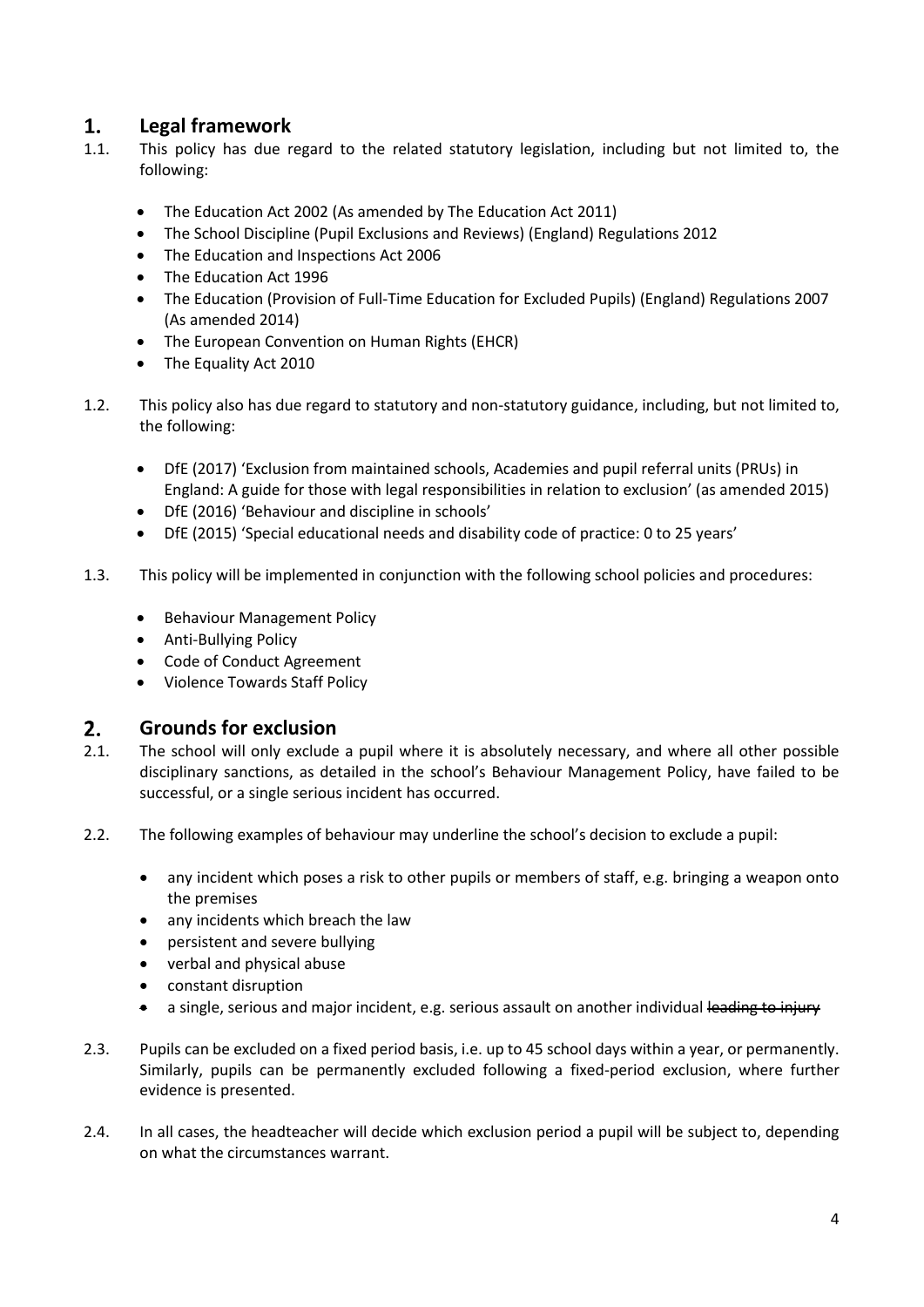2.5. As a voluntary aided school, the school has the power to direct a pupil off-site to improve his/her behaviour.

#### <span id="page-4-0"></span> $3.$ **The headteacher's power to exclude**

- 3.1. Only the headteacher has the power to exclude a pupil from the school, and is able to decide whether this is on a fixed period or permanent basis. All exclusions will only be issued on disciplinary grounds.
- 3.2. The headteacher is able to exclude pupils from the premises where their behaviour is disruptive during lunchtime. All lunchtime exclusions will be counted as half of a school day.
- 3.3. The headteacher is able to consider a pupil who engages in disruptive behaviour outside of school premises as grounds for exclusion, in accordance with the school's Behaviour Management Policy.
- 3.4. Any decision made to exclude a pupil will be lawful, proportionate and fair, with respect to legislation relating directly to exclusions and the school's wider legal duties, including the (ECHR).
- 3.5. All exclusions will be formally recorded.
- 3.6. When sending a pupil home following any exclusion, the headteacher will ensure that they exercise their duty of care at all times and will always inform the parents/carers.
- 3.7. The headteacher will apply the civil standard of proof when responding to the facts relating to an exclusion, i.e. that 'on the balance of probabilities' it is more likely than not that the facts are true.
- 3.8. The headteacher may withdraw any exclusion that has not already been reviewed by the governing board.
- 3.9. At all times, the headteacher will take into account their legal duties under The Equality Act 2010 and the special educational needs and disability code of practice: 0 to 25 years, ensuring that they do not discriminate on any grounds, e.g. race, sex, disability, and will not increase the severity of a pupil's exclusion on these grounds.
- 3.10. The headteacher will not issue any 'informal' or 'unofficial' exclusions, such as sending a pupil home to 'cool-off', regardless of whether or not the parents/carers have agreed to this.
- 3.11. The headteacher will not use the threat of exclusion as a means of instructing parents/carers to remove their child from the premises.

#### <span id="page-4-1"></span>4. **Factors to consider when excluding a pupil**

- 4.1. When considering the exclusion of a pupil, the headteacher will:
	- allow the pupil the opportunity to present their case
	- take into account any contributing factors that are identified after a case of poor behaviour has occurred, e.g. if the pupil's wellbeing has been compromised, or they have been subjected to bullying
	- take into consideration whether the pupil has received multiple exclusions or is approaching the legal limit of 45 excluded days per school year and whether exclusion is serving as an effective sanction
	- consider early intervention to address underlying causes of disruptive behaviour, including liaising with external agencies, to assess pupils who demonstrate consistently poor behaviour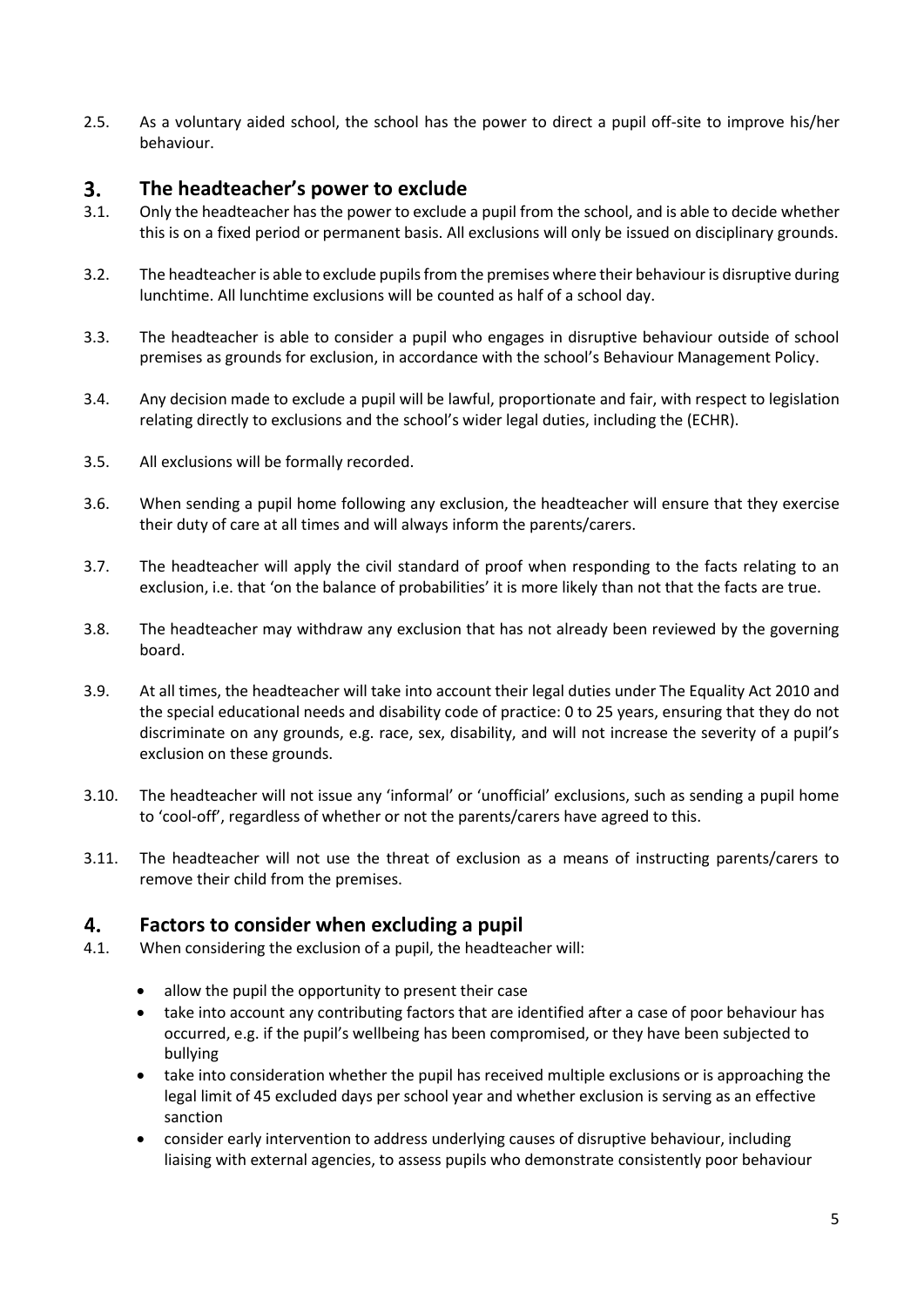- 4.2. The headteacher will consider what extra support may be available for vulnerable pupil groups whose exclusion rates are higher, in order to reduce their risk of exclusion, including the following:
	- looked after children (LAC)
	- pupils eligible for free school meals
	- pupils with SEND
	- certain ethnic groups
- 4.3. In light of the above, the headteacher will consider avoiding permanently excluding LAC pupils or pupils with an education, health and care (EHC) plan. For other vulnerable groups, additional support will be considered.
- 4.4. Where any member of staff has concerns about vulnerable pupil groups and their behaviour, they will report this to the headteacher who will consider what extra support or alternative placement is required.
- 4.5. The headteacher will work in conjunction with the parents/carers of any pupil with additional needs, in order to establish the most effective support mechanisms.

#### <span id="page-5-0"></span> $5<sub>1</sub>$ **Duty to inform parents/carers**

- 5.1. Following the headteacher's decision to exclude a pupil, they will inform the parents/carers immediately, of the period of the exclusion and the reasons behind this.
- 5.2. The headteacher will inform the parents/carers in writing, (electronically if written permission has been received from the parents for notices to be sent this way) of the following:
	- the reasons for the exclusion
	- the length of the fixed period exclusion, or, for a permanent exclusion, the fact that it is permanent
	- their right to raise any representations of the exclusion to the governing board, including how the pupil will be involved in this and how the representations will be made
	- their right to attend a meeting where there is a legal requirement for the governing board to consider the exclusion, and the fact that they are able to bring an accompanying individual
	- the arrangements that have been made for the pupil to continue their education prior to the organisation of any alternative provision, or the pupil's return to school
	- relevant sources of free, impartial information
- 5.3. Where the pupil is of compulsory school age, the headteacher will inform the parents/carers by the end of the afternoon session that:
	- for the first five days of the exclusion (or until the start date of any alternative provision or the end of the exclusion where this is earlier), parents/carers are legally required to ensure that their child is not present in a public place during school hours without justification and that parents/carers may receive a penalty fine if they fail to do so.
- 5.4. Where the headteacher has arranged alternative provision, they will also inform the parents/carers of the following:
	- the start date for any provision of full-time education, including starting and finishing times
	- the address at which the provision will take place
	- any information necessary for the pupil to identify the person they report to on the starting date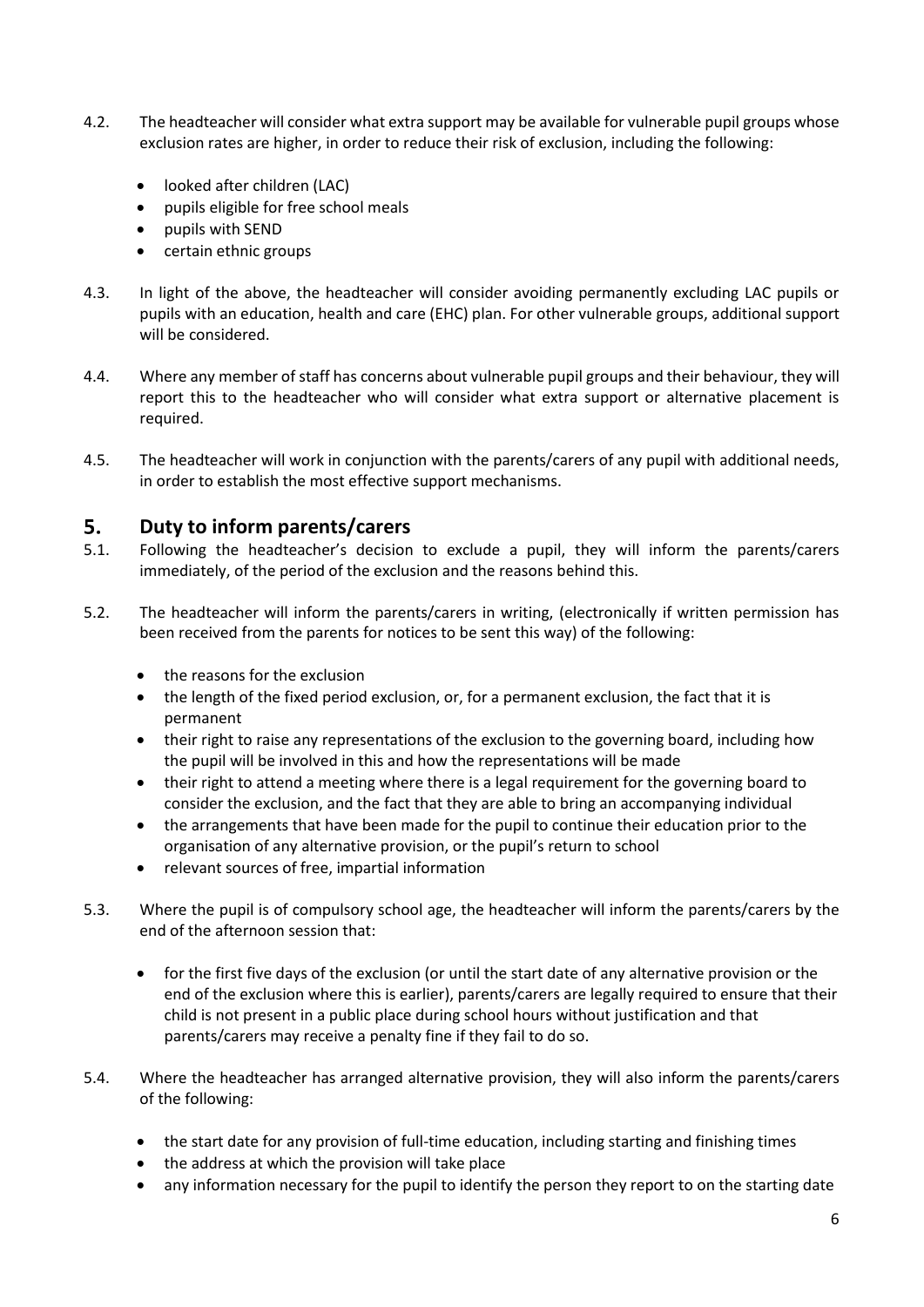- 5.5. Where the headteacher is unable to provide information on alternative provision by the end of the afternoon session, they will provide the information in a subsequent written notice without further delay, and within 48 hours of the pupil beginning the provision.
- 5.6. If the alternative provision is due to begin before the sixth day of exclusion, the headteacher is able to give less than 48 hours of notice, with parental consent.
- 5.7. If the headteacher has decided to exclude the pupil for a further fixed period following their original exclusion, or to permanently exclude them, they will notify the parents without delay and issue a new exclusion notice to parents.

#### <span id="page-6-0"></span>6. **Duty to inform the governing board and LA**

- 6.1. The headteacher will inform the governing board and LA, without delay, of the following:
	- any permanent exclusions (including where a fixed-period exclusion is followed by a decision to permanently exclude the pupil)
	- any exclusions which would result in the pupil being excluded for more than five school days in a term (or more than 10 lunchtimes)
	- any exclusions which would result in the pupil being absent from an examination or national curriculum test
- 6.2. For any exclusions, other than those above, the headteacher will notify the governing board and LA once per term.
- 6.3. All notifications to the governing board and LA will include the reasons for exclusion and the duration of any fixed period exclusion.
- 6.4. If the pupil who is excluded lives outside the LA in which the school is located, the headteacher will notify the pupil's 'home authority'.

#### <span id="page-6-1"></span> $7.$ **Arranging education for excluded pupils**

- 7.1. For any fixed period exclusions of more than five school days, the governing board will arrange suitable full-time education for the pupil, which will begin no later than the sixth day of exclusion.
- 7.2. Where a pupil receives consecutive fixed-period exclusions, these will be regarded as cumulative, and full-time education will still have to be provided from the sixth day of exclusion.
- 7.3. The governing board will not arrange full-time education for any pupil who is currently in their final year of compulsory education, and who does not have any further public examinations to sit.
- 7.4. For permanent exclusions, the LA must arrange suitable full-time education for the pupil to begin no later than the sixth day of the exclusion. This will be the pupil's 'home authority' in cases where the school is maintained by (or located within) a different local authority.
- 7.5. The governing board is aware that it is beneficial to excluded pupils to begin their alternative education arrangements before the sixth day of exclusion. The governing board will always attempt to arrange alternative provision before the sixth day of exclusion.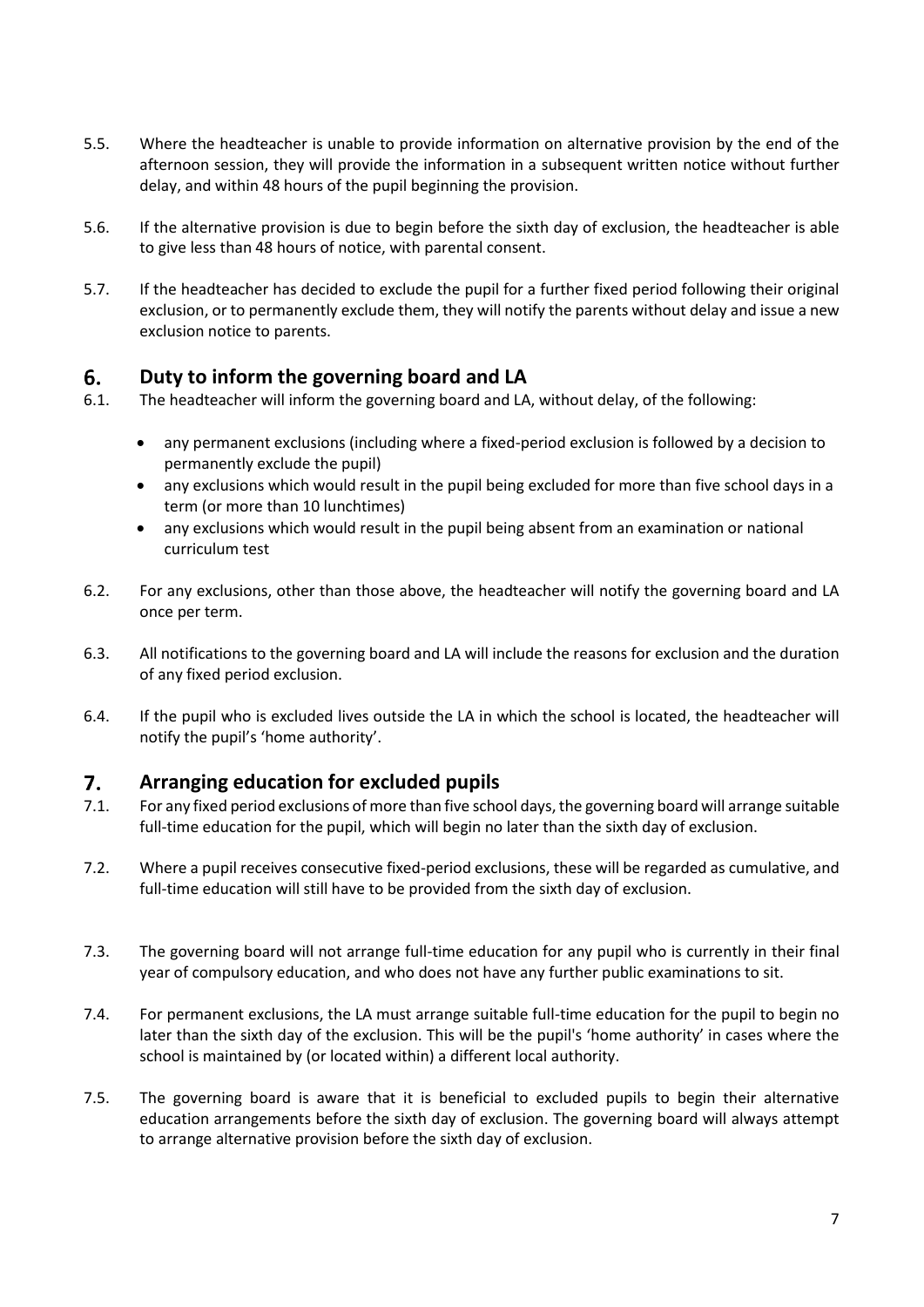- 7.6. Where it is not possible to arrange alternative provision during the first five days of exclusion, the school will ensure that they take reasonable steps to set and mark work for the excluded pupil.
- 7.7. If a pupil with SEND has been excluded, the governing board will ensure that:
	- any alternative provision is arranged in consultation with the parents/carers, who are able to request preferences
	- when identifying alternative provision, any EHC plan is reviewed/the pupil's needs are reassessed, also in consultation with the pupil's parents

#### <span id="page-7-0"></span>8. **Considering exclusions**

- 8.1. The governing board, or a delegated committee, will consider any representations made by parents/carers in regard to exclusion.
- 8.2. Parents/carers and, where requested, a friend or representative, the headteacher and, where applicable, a member of the LA, will be invited to attend any consideration of exclusions and will be able to make representations.
- 8.3. Any meeting to consider an exclusion will be arranged at a date and time convenient for all parties, and in compliance with any statutory time limits.
- 8.4. The governing board will consider the reinstatement of an excluded pupil, where:
	- the exclusion is permanent
	- the exclusion is fixed period and would bring the pupil's total number of excluded school days to more than 15 in any given term
	- the exclusion would result in the pupil missing a public examination
- 8.5. In the case of fixed-period exclusion where the pupil's total number of excluded days is more than 5 but less than 15 school days within a term, if requested by the parents, the governing board will consider exclusions within 50 school days of receiving notification.
- 8.6. In the case of a fixed period exclusion, where the pupil's total number of excluded school days does not amount to more than five, in the absence of any such representations, the governing board is not required to meet and cannot direct the reinstatement of the pupil.
- 8.7. Where exclusion would result in a pupil missing a public examination, the governing board will consider the exclusion before the test to decide whether the pupil be reinstated in time to take the examination.
- 8.8. If it is not practicable for a sufficient number of governors to consider the decision before the examination, the chair of governors will consider the exclusion alone and decide whether or not to reinstate the pupil.
- 8.9. In light of the above, the governing board will also consider whether it would be appropriate to allow the excluded pupil to enter the premises to take the examination.
- 8.10. When considering the reinstatement of an excluded pupil, the governing board will:
	- only discuss the exclusion with the parties present at the meeting
	- ask for any written evidence prior to the meeting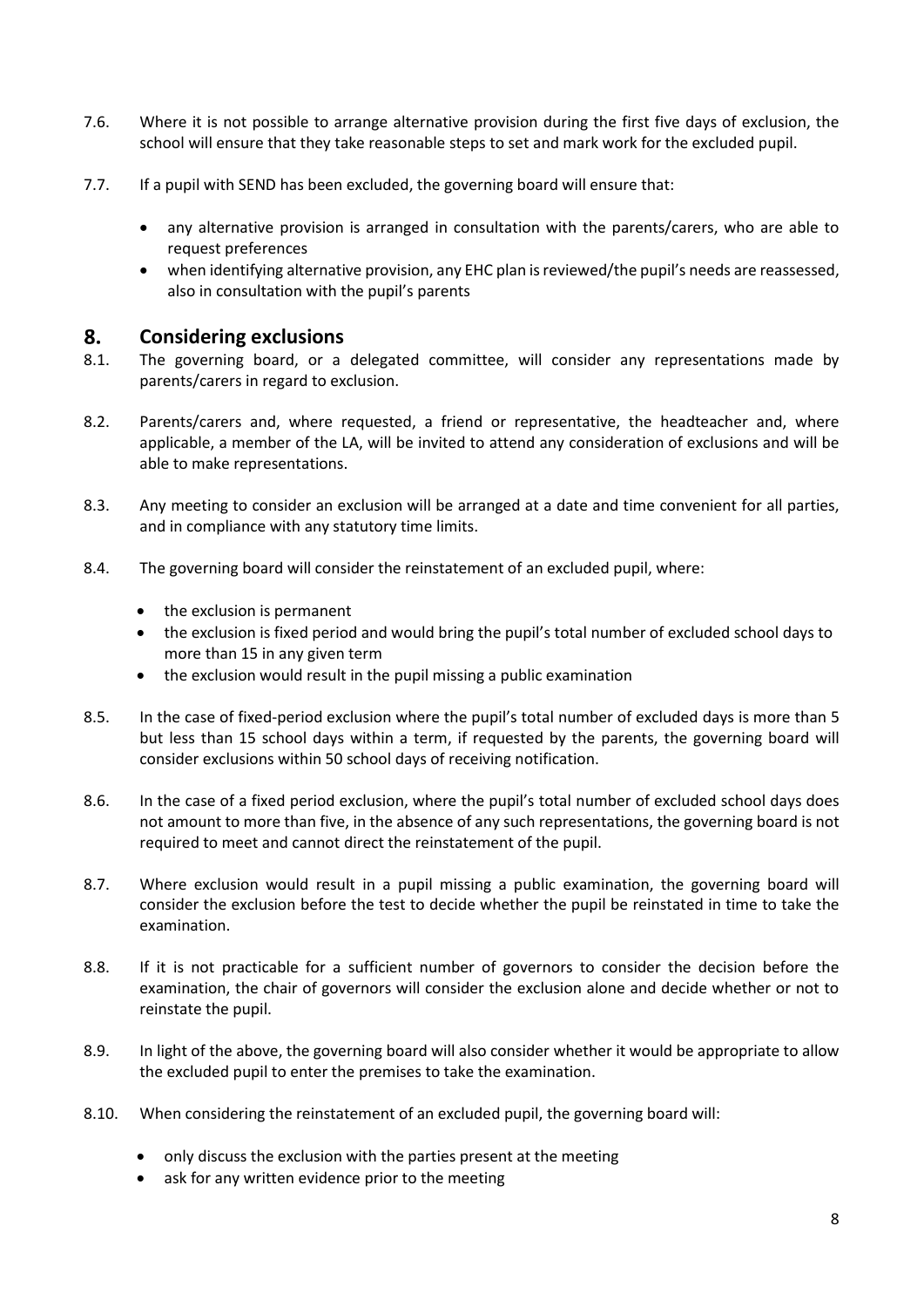- circulate any written evidence and information to all parties, at least five school days in advance of the meeting
- allow pupils and parents/carers to be accompanied by a person of their choice at the meeting
- consider what reasonable adjustments need to be made to support the attendance and contribution of parties at the meeting
- identify the steps needed to enable and encourage the excluded pupil to attend the meeting and speak on his/her behalf, or how he/she may contribute personal views by other means if attendance is not possible
- consider the interests and circumstances of the excluded pupil, including the grounds for exclusion

#### <span id="page-8-0"></span>9. **Reaching a decision**

- 9.1. After considering exclusions, the governing board will either:
	- decline to reinstate a pupil
	- direct the reinstatement of the pupil immediately, or on a specified date
- 9.2. If reinstatement would make no practical difference, e.g. if the pupil has already returned to school following a fixed period exclusion or the parents make clear they do not want their child reinstated, the governing board will still consider whether the pupil be officially reinstated, and whether the headteacher's decision to exclude the pupil was fair, lawful and proportionate, based on the evidence presented.
- 9.3. The governing board will apply the civil standard of proof when responding to the facts relating to an exclusion, i.e. that 'on the balance of probabilities' it is more likely than not that the facts are true.
- 9.4. In order to reach a decision, the governing board will:
	- identify the steps they intend to take to ensure that all parties involved will have the opportunity to participate and present their views
	- ensure that minutes are taken of the meeting as a record of the evidence that was considered
	- ask all parties to withdraw from the meeting before concluding their decision
	- consider whether the exclusion of the pupil was lawful, proportionate and fair, taking into account the headteacher's legal duties and any evidence that was presented to the governing board in relation to the decision to exclude
	- record the outcome of the decision on the pupil's educational records, along with copies, which will be kept for at least six months
	- make a note of their findings, where they have considered an exclusion but cannot reinstate the pupil

#### <span id="page-8-1"></span> $10.$ **Notification of considered exclusions**

- 10.1. The governing board will notify the parents/carers of the excluded pupil, the headteacher and the LA of their decision following the consideration of an exclusion, in writing and without delay.
- 10.2. In the case of a permanent exclusion, where the governing board decides not to reinstate the pupil, they will notify the parents:
	- that it is permanent, and their right for it to be reviewed by an independent review panel
	- of the date by which an application for review must be made
	- of the name and address to whom the review application be submitted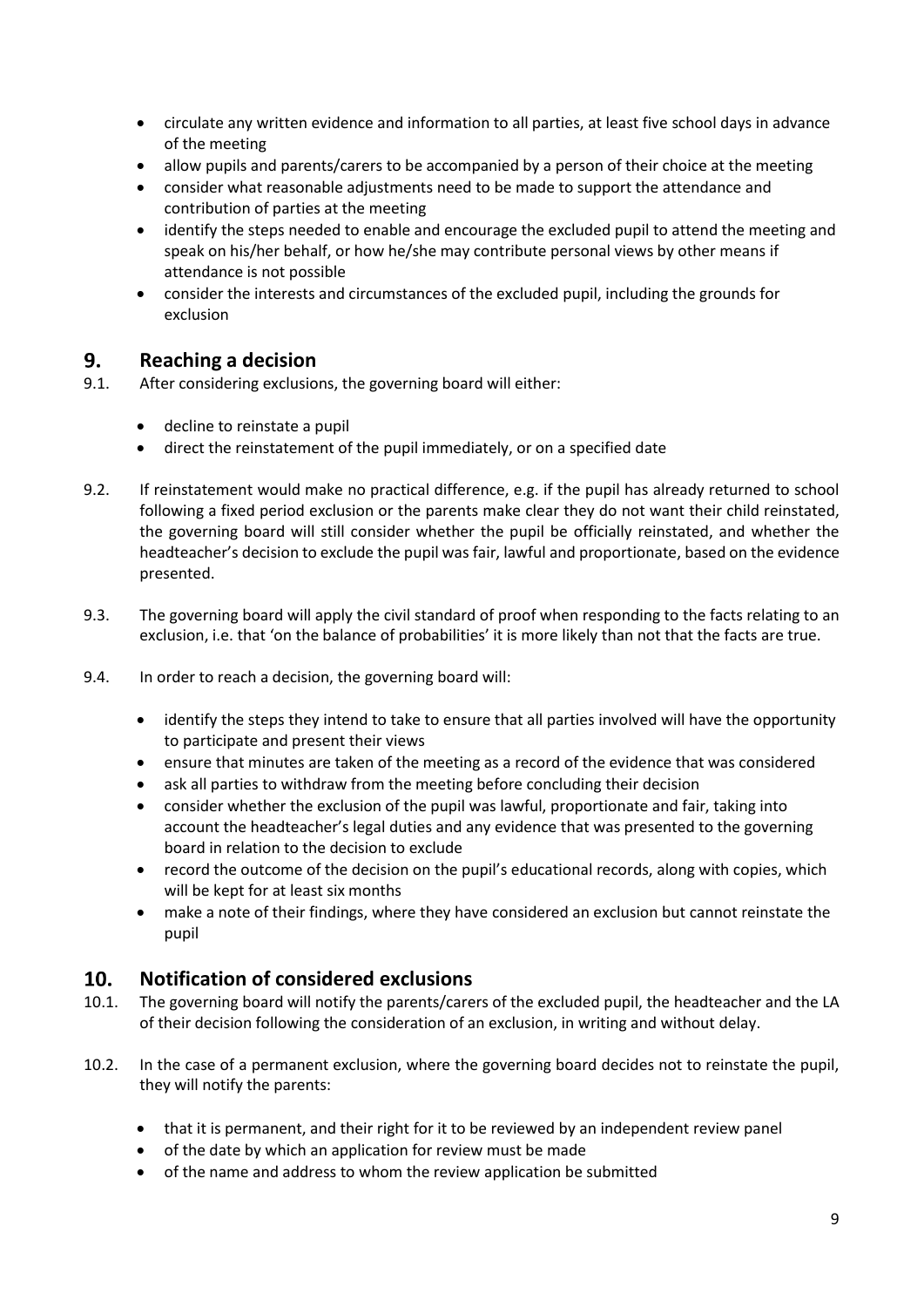- that any application set out the grounds on which it is being made and that, where appropriate, this includes reference to how a pupil's SEND are considered relevant to the exclusion
- that, regardless of whether a pupil has been identified as having SEND, the parents/carers have a right to require the governing board to ensure a SEND specialist attends the review
- of the role of the SEND expert that will attend the review, and that the parents/carers will not be charged for this
- that they are required to make it clear if they wish for a SEND expert to attend the review
- that they may appoint someone at their own expense to make representations to the panel
- 10.3. The governing board will also notify parents/carers that, if they believe an exclusion has been issued as a result of discrimination, then they are required to make a claim under The Equality Act 2010 to the First-tier Tribunal (SEND) and that this be within six months of when the discrimination allegedly took place.
- 10.4. After any conclusion, the governing board will notify the parents/carers, and all other parties involved, of the decision that was made and the reasoning for this, in sufficient detail.

#### <span id="page-9-0"></span>11. **Removing permanently excluded pupils from the school register**

- 11.1. The headteacher will remove pupils from the school register if:
	- 15 school days have passed since the parents/carers were notified of the governing board's decision not to reinstate the pupil exclusion and no application for an independent panel review has been received
	- the parents/carers have stated in writing that they will not be applying for an independent panel review following a permanent exclusion
- 11.2. If an application for an independent panel review has been made within 15 school days, the headteacher will wait until the review has been determined, or abandoned, and until the governing board has completed any reconsideration that the panel recommended or directed it to carry out, before removing the pupil from the school register.
- 11.3. If a pupil's name is to be removed from the register, the headteacher will make a return to the LA, which will include:
	- all the particulars which were entered in the register
	- the address of any parent with whom the pupil normally resides
	- the grounds upon which the pupil's name is to be removed from the register
- 11.4. Any return to the LA will be made as soon as the grounds for removal are met and no later than the date in which the pupil's name was removed.
- 11.5. If a pupil's name has been removed from the register and a discrimination claim is made, the pupil may be reinstated following a decision made by the First-tier Tribunal Court or County Court.
- 11.6. Whilst a pupil's name remains on the admissions register, the appropriate code will be used to mark the pupil's attendance:
	- Code B: Education off-site
	- Code D: Dual registration
	- Code E: Absent and not attending alternative provision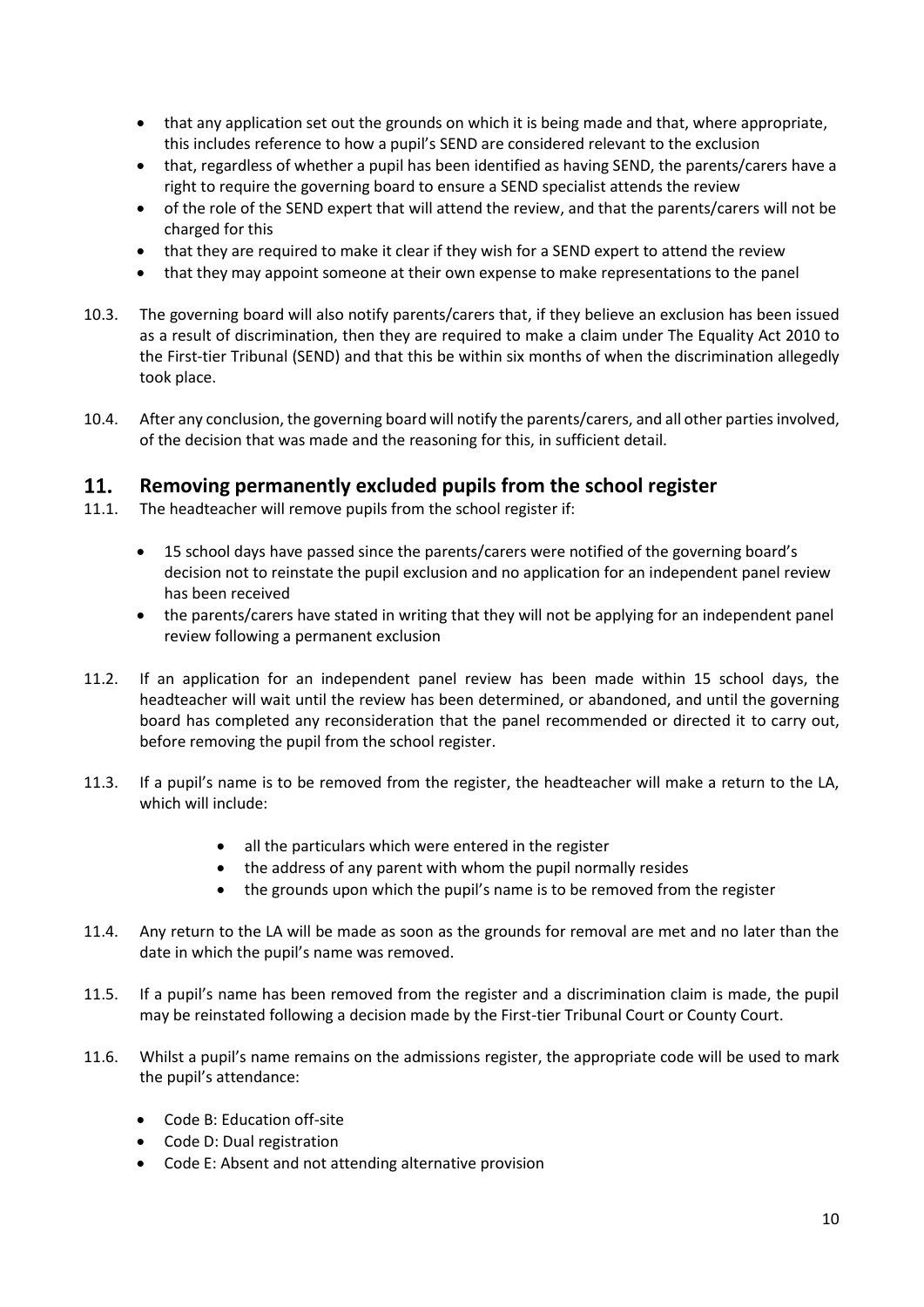#### <span id="page-10-0"></span>12. **Independent Review Panel**

- 12.1. The LA will review the governing board's decision not to reinstate a permanently excluded pupil, if the parents/carers submit their application for this within the required time frame.
- 12.2. Parents/carers are required to submit their applications within:
	- 15 school days of the governing board's notification of their decision
	- 15 school days of the final determination of a discriminatory claim made under The Equality Act 2010
- 12.3. Any application made outside of this timeframe will not be reviewed.
- 12.4. Parents/carers are able to request an independent panel review even if they did not make a case to, or attend, the governing board's initial consideration of the exclusion.
- 12.5. The LA will adhere to all statutory guidelines when conducting an independent panel review, as outlined in the DfE's statutory guidance document 'Exclusion from maintained schools, Academies and pupil referral units in England' 2017.

#### <span id="page-10-1"></span>13. **Appointing a SEND expert**

- 13.1. If requested by parents/carers in their application for an independent review panel, the LA must appoint a SEND expert to attend the panel and cover the associated costs of this appointment.
- 13.2. The LA must make arrangements to indemnify the SEND expert against any legal costs and expenses reasonably incurred as a result of any decisions or actions connected to the review and which are taken in good faith.
- 13.3. Parents/carers have a right to request the attendance of a SEND expert at a review, regardless of whether the school recognises that their child has SEND.
- 13.4. The SEND expert's role is set out in [section 14](#page-11-0) of this policy.
- 13.5. Individuals may not serve as a SEND expert if they have, or at any time have had, any connection with the LA, school, parents or pupil, or the incident leading to the exclusion, which might reasonably be taken to raise doubts about their ability to act impartially; however, an individual is not taken to have such a connection solely because he/she is an employee of the LA.
- 13.6. The SEND expert be a professional with first-hand experience of the assessment and support of SEND, as well as an understanding of the legal requirements on schools in relation to SEND. Examples of suitable individuals might include educational psychologists; specialist SEND teachers; special educational needs coordinators (SENCOs) and behaviour support teachers.
- 13.7. Recently retired individuals are not precluded from fulfilling this role however, the LA will, during interview, assess the knowledge of such individuals to ensure that they have a good understanding of current practice and the legal requirements on schools in relation to SEND.
- 13.8. Whilst individuals are not automatically taken to be partial simply because they are an employee of, or contracted by, a LA, they will not have had any previous involvement in the assessment or support of SEND for the excluded pupil, or siblings of the excluded pupil. The LA will request that prospective SEND experts declare any conflict of interest at the earliest opportunity.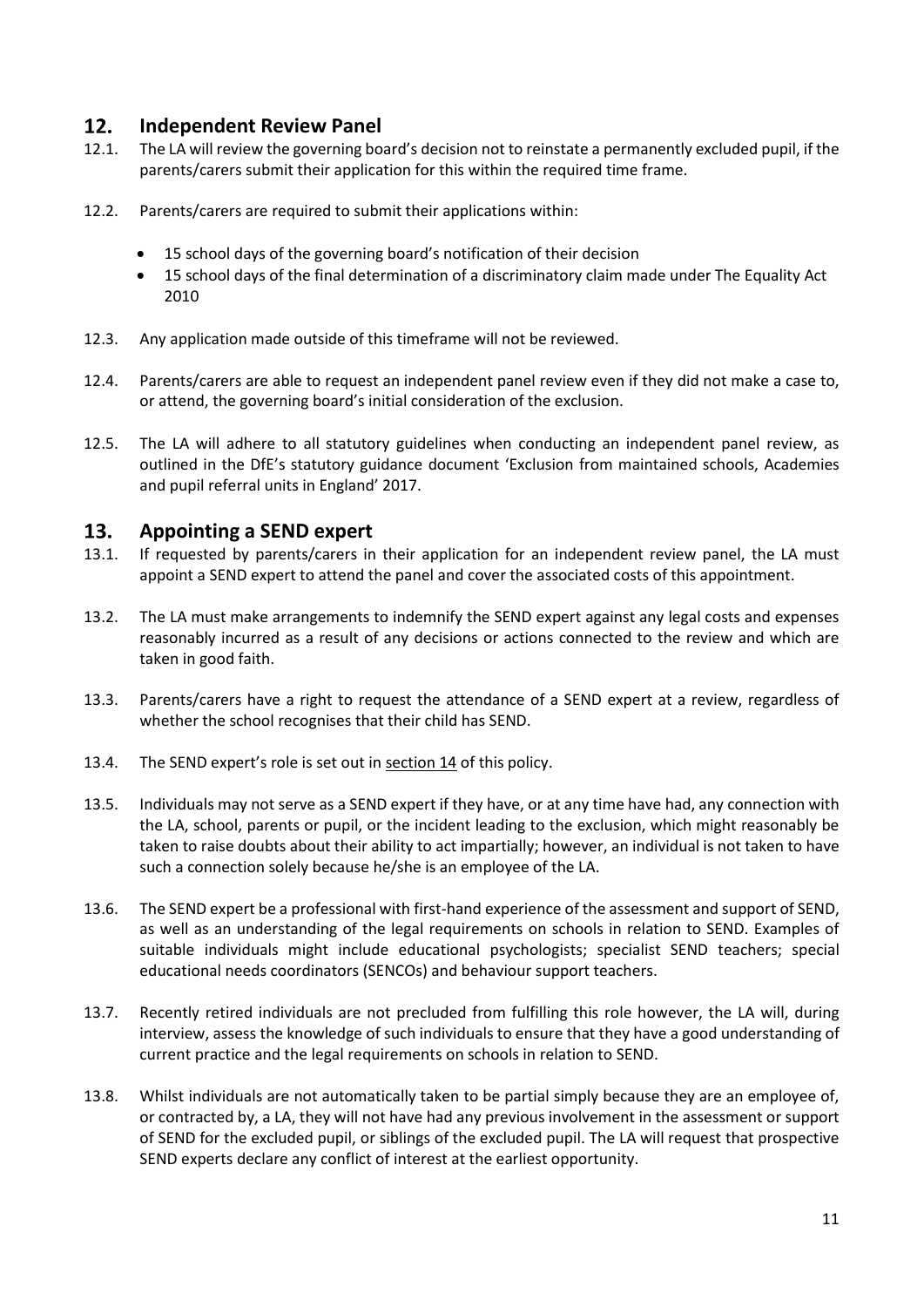- 13.9. The final decision on the appointment of a SEND expert is for the LA to make, but it will take reasonable steps to ensure that parents/carers have confidence in the impartiality and capability of the SEND expert. Where possible, this will include offering parents/carers a choice of SEND expert. In order to meet its duties within the statutory time frame, the LA will consider maintaining a list of individuals capable of performing the role of SEND expert in advance of a request.
- 13.10. It is for the LA to determine the amount of any payment in relation to the appointment of the SEND expert, such as financial loss, travel and subsistence allowances.

#### <span id="page-11-0"></span>14. **The role of a SEND expert**

- 14.1. The SEND expert's role is analogous to an expert witness, providing (orally, in writing or both) impartial advice to the panel on how SEND might be relevant to the exclusion. The SEND expert will base their advice on the evidence provided to the panel. The SEND expert's role does not include making an assessment of the pupil's SEND.
- 14.2. The focus of the SEND expert's advice will be on whether the school's policies that relate to SEND, or the application of these policies in relation to the excluded pupil, were legal, reasonable and procedurally fair. If the SEND expert believes that this was not the case they will, where possible, advise the panel on the possible contribution that this could have made to the circumstances of the pupil's exclusion.
- 14.3. Where the school does not recognise that a pupil has SEND, the SEND expert will advise the panel on whether they believe the school acted in a legal, reasonable and procedurally fair way with respect to the identification of any SEND that the pupil may potentially have, and any contribution that this could have made to the circumstances of the pupil's exclusion.
- 14.4. The SEND expert will not criticise a school's policies or actions simply because they believe a different approach have been followed or because another school might have taken a different approach.

#### <span id="page-11-1"></span>15. **Appointing a clerk**

- 15.1. The LA will decide whether to appoint a clerk to the independent review panel, or to make alternative arrangements to administer the panel.
- 15.2. Where a clerk is appointed the LA will ensure that the clerk did not serve as clerk to the governing board when the decision was made not to reinstate the pupil.

#### <span id="page-11-2"></span>16. **The role of a clerk**

- 16.1. The clerk's role is to provide advice to the panel and parties to the review on procedure, law and statutory guidance on exclusions.
- 16.2. The clerk will:
	- identify, in advance of the meeting, whether the excluded pupil wishes to attend the panel hearing, taking reasonable steps to enable the pupil to feedback their views, irrespective of their attendance
	- identify, in advance of the meeting, whether any alleged victims of the incident(s) leading up to the exclusion wish to attend the panel hearing, taking reasonable steps to enable them to feedback their views, irrespective of their attendance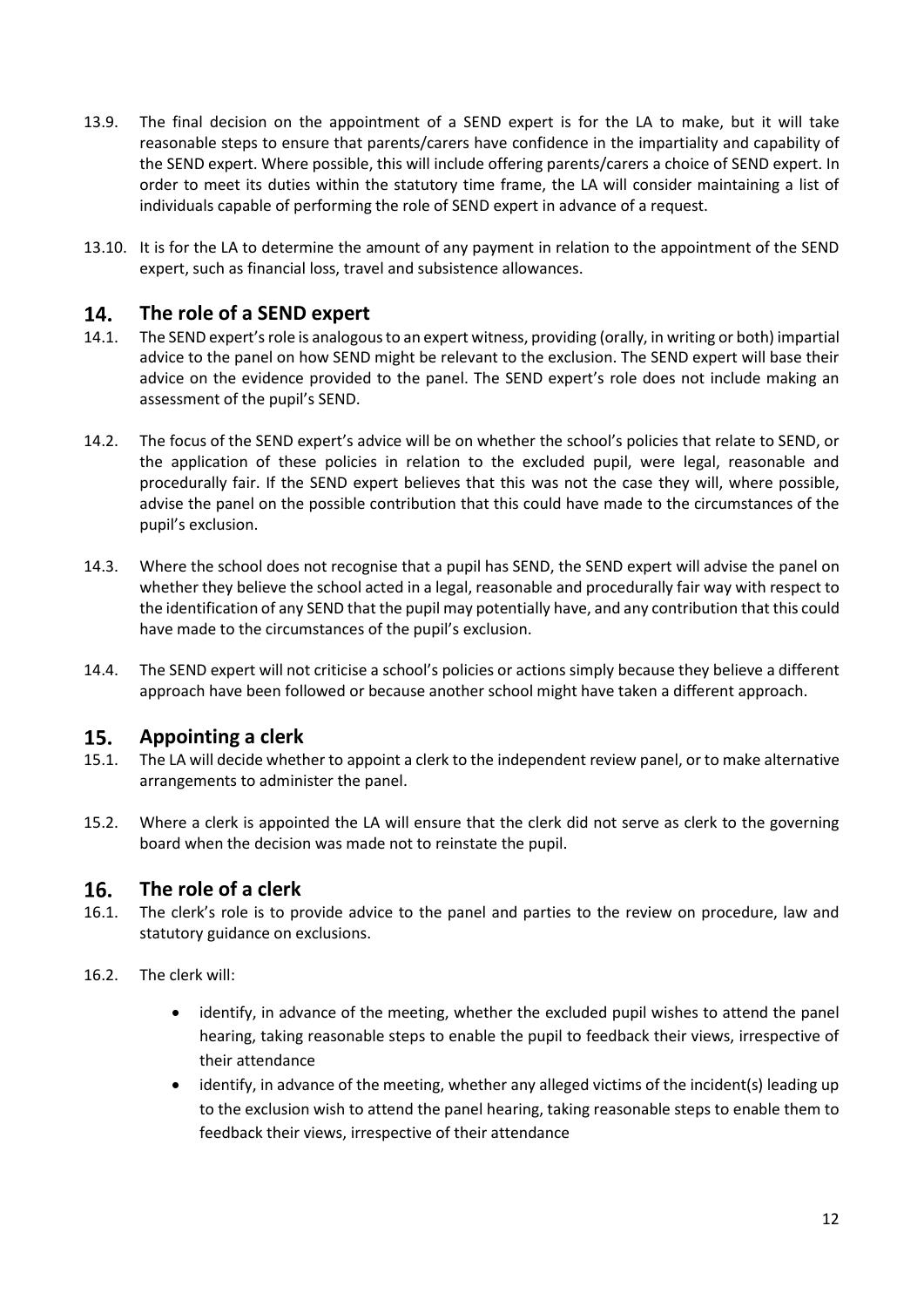- ensure that the panel is able to hear from any witnesses to the incident(s) leading to the exclusion, taking into account the fact that some of these people may be pupils at the school. (Pupils under 18-years-old will not be allowed to appear in person without parental consent)
- inform the parents, headteacher, governing board and the LA that they are entitled to: make oral and written representations to the panel; attend the hearing; and be represented
- ensure that all parties are:
	- $\circ$  provided with copies of relevant papers at least five school days before the review, notifying the panel if any requested documents have not been provided in case the panel wishes to adjourn until a later date
	- o informed about who is attending the meeting, and what their roles are
- attend the review and ensure that minutes are produced in accordance with instructions from the independent review panel
- 16.3. Where a clerk is not appointed, the LA will undertake the functions outlined in paragraphs 16.1 and 16.2 of this policy.

### <span id="page-12-0"></span> $17.$ **The duties of the Independent Review Panel members in the conduct of an independent review panel**

- 17.1. The role of the panel is to review the governing board's decision not to reinstate a permanently excluded pupil. In reviewing the decision, the panel must consider the interests and circumstances of the excluded pupil, including the circumstances in which the pupil was excluded, and have regard to the interests of other pupils and people working at the school.
- 17.2. The panel must apply the civil standard of proof, (i.e. 'on the balance of probabilities' it is more likely than not that a fact is true) rather than the criminal standard of 'beyond reasonable doubt'.
- 17.3. Following the review, the panel will do one of the following:
	- uphold the decision
	- recommend that the governing board reconsiders reinstatement
	- quash the decision and direct that the governing board reconsiders reinstatement
- 17.4. The panel's decision does not have to be unanimous and can be decided by a majority vote. It is binding on the pupil, parents, the governing board, headteacher and the LA.

#### <span id="page-12-1"></span>18. **Reconsidering reinstatement following a review**

- 18.1. Where the independent review panel instructs the governing board to reconsider their decision not to reinstate a pupil, they will do so within 10 school days of being given notice of the review panel's decision.
- 18.2. The school is aware that if the governing board does not offer to reinstate the pupil, then a £4,000 adjustment will be made to the school's budget.
- 18.3. If, following a reconsideration of an exclusion, the governing board offers to reinstate the pupil but the parents/carers decline, no adjustment will be made to the school's budget.
- 18.4. Following a reconsideration, the governing board will notify the parents/carers, the headteacher and the LA, of their reconsidered decision and the reasons for this.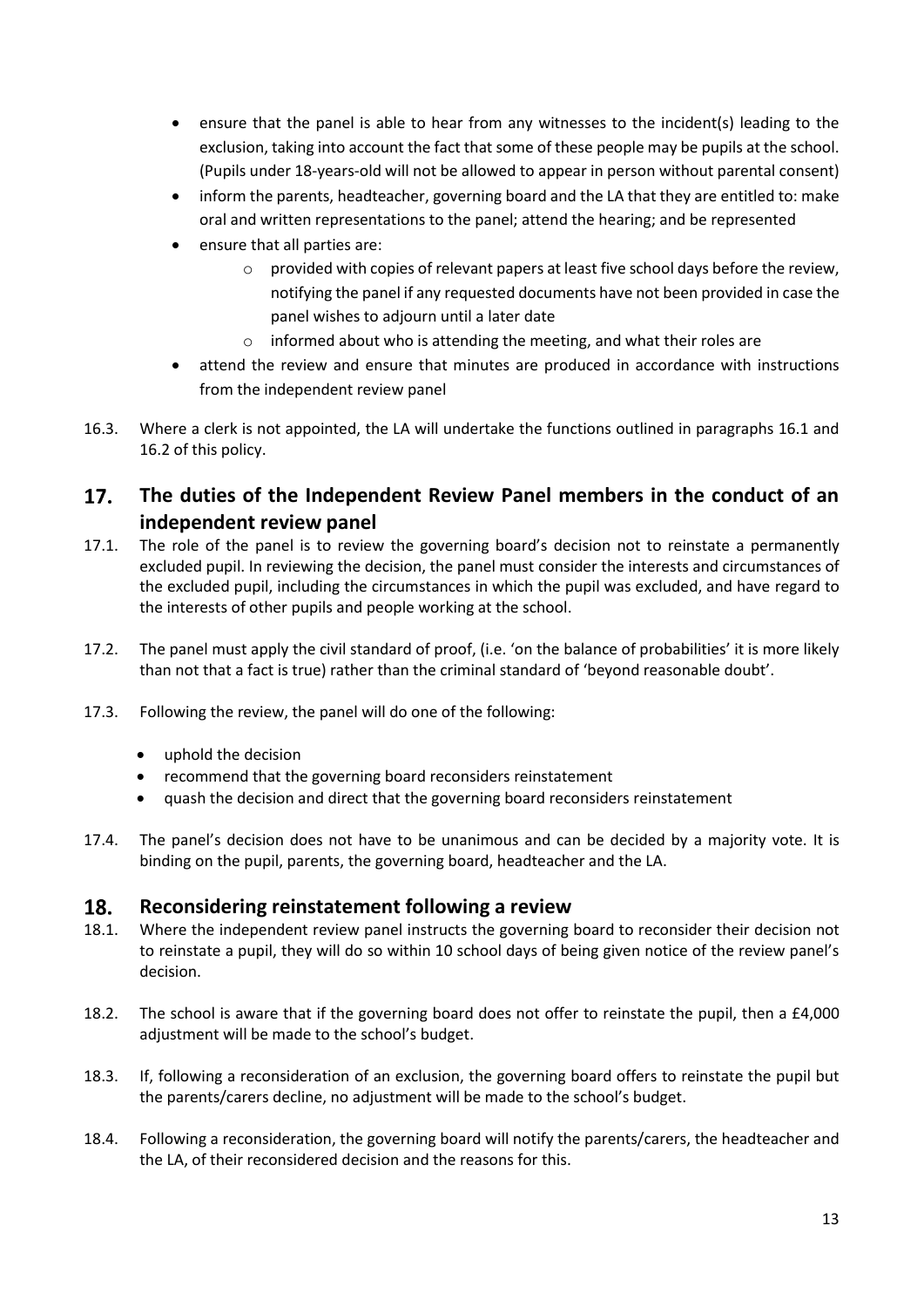#### <span id="page-13-0"></span>19. **Criminal investigations**

- 19.1. The headteacher will not postpone taking a decision to exclude a pupil due to a police investigation being underway, or any criminal proceedings that are in place.
- 19.2. The headteacher will give particular consideration when deciding to exclude a pupil where evidence is limited by a police investigation, to ensure that any decision made is fair and reasonable.
- 19.3. If the governing board is required to consider the headteacher's decision in these circumstances, they will not postpone the meeting and will make a decision based on the evidence available.

#### <span id="page-13-2"></span><span id="page-13-1"></span> $20.$ **Training requirements**

- 20.1. The LA will ensure that all independent review panel members and clerks have received training within the two years prior to the date of the review.
- 20.2. Training will cover:
	- the requirements of the legislation, regulations and statutory guidance governing exclusions
	- the need for the panel to observe procedural fairness and the rules of natural justice.
	- the role of the chair of a review panel
	- the role of the clerk to a review panel
	- the duties of headteachers, governing boards and the panel under the Equality Act 2010
	- the effect of section 6 of the Human Rights Act 1998 and the need to act in a manner compatible with human rights protected by that Act
- 20.3. Clerks will also have an up-to-date understanding of developments in case law that are relevant to exclusion.

#### $21.$ **Monitoring and review**

- 21.1. This policy will be reviewed on a bi-annual basis by the headteacher in conjunction with the governing board.
- 21.2. All members of staff are required to familiarise themselves with this policy as part of their induction programme.